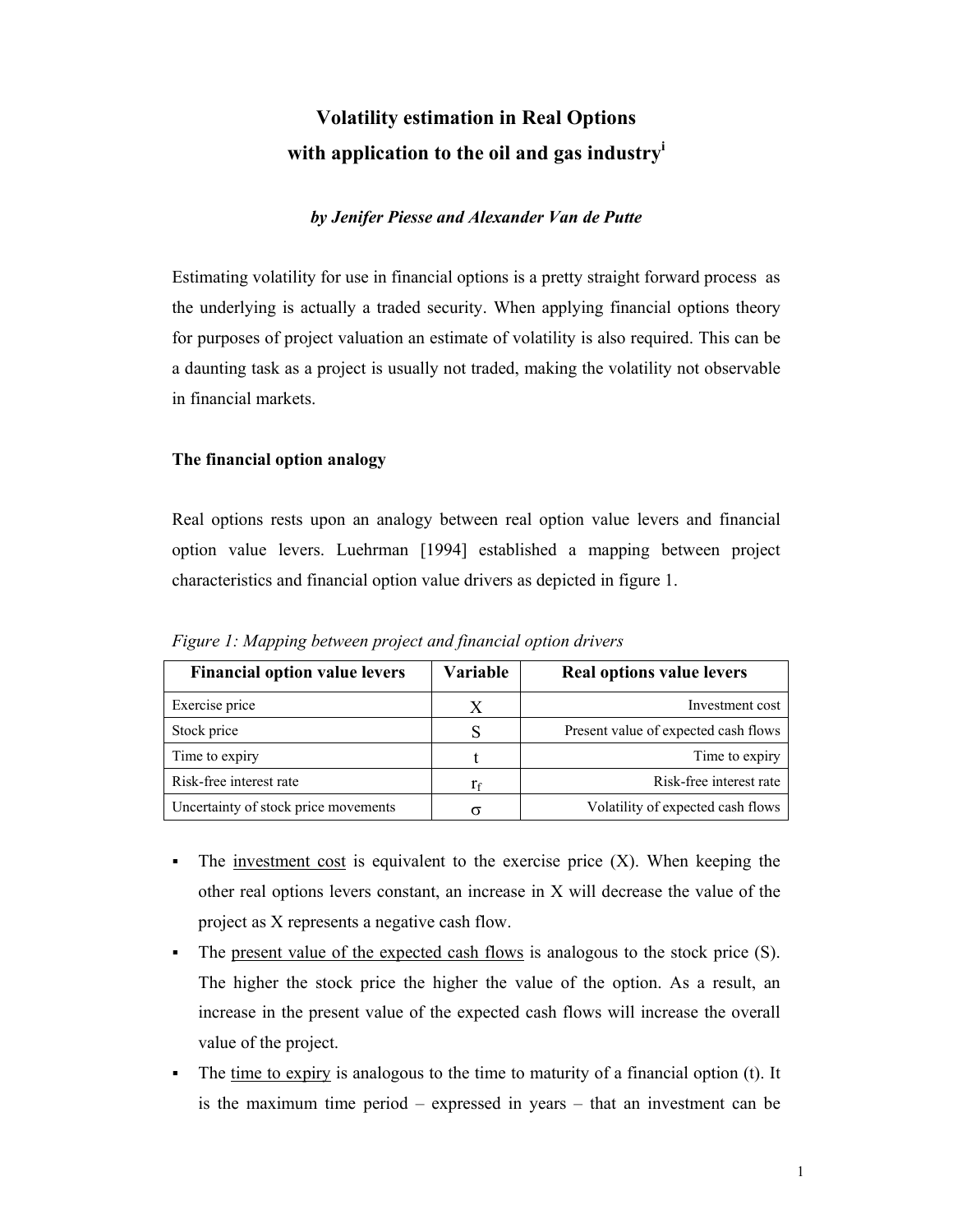deferred without losing the option to investment in the project. In an uncertain environment, the more time there is to learn about the uncertainty then the more insight will be gained of how to appropriately address the uncertainty. As a result, a longer time to expiry will increase the value of the project.

- The risk-free rate  $(r_f)$  will increase (decrease) the value of a call (put) option because it will reduce the present value of the stock price (S). It will have the same effect when applied to a real options situation.
- The volatility of expected cash flows ( $\sigma$ ) is analogous to the volatility of stock price movements. Thus, a higher volatility will increase the value of the option.

This call option analogy must, however, be applied with caution. In financial options, the volatility of stock price movements is a function of the uncertainty of stock price movements, because flexibility is built into the financial instrument. In real options, however, the volatility of expected cash flows is a function of the uncertainty of expected cash flows and the ability of management to respond to the resolution of this uncertainty.

Consider two power generating assets A and B of identical capacities. The only differences between the two assets is that power plant A can only burn one type of fuel, while power plant B can burn two types of fuel. Assume also that the price of both fuels are volatile and that they are negatively correlated over time. Finally assume that there is no storage capacity for the fuels. Figure 2 provides a graphical representation of this example.



*Figure 2: Volatility as a function of both uncertainty and flexibility*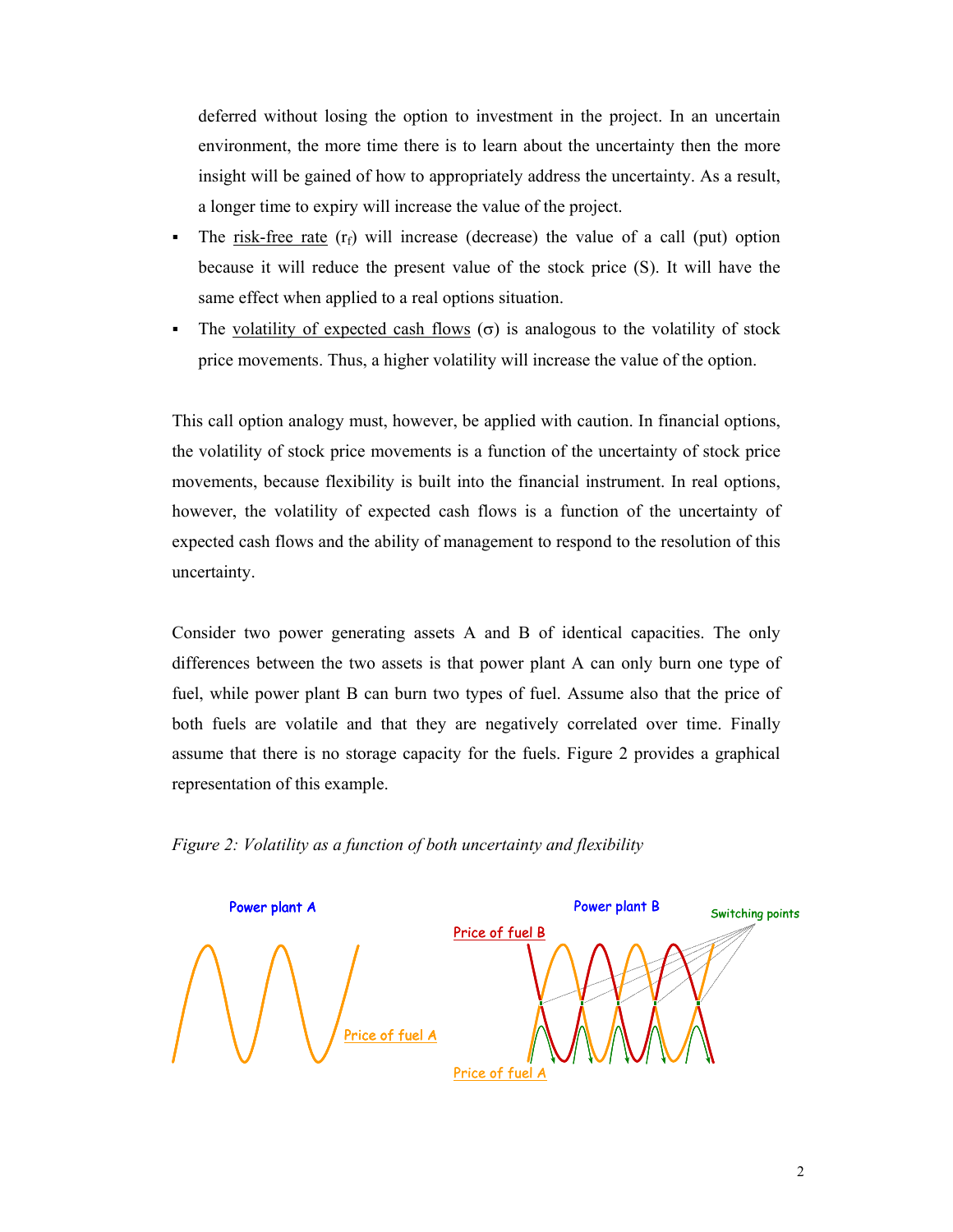In order to preserve the integrity of the analogy between real options and financial options, we are not per se interested in the volatility of the cost of input fuels, but in the volatility of the resulting cash flows. To be precise, we are interested in the annual volatility (i.e., the natural logarithm of the growth rate) of the present value of the project excluding investments. This is because operating leverage – the extent to which a project cost structure consists of fixed and variable costs – will tend to amplify the volatility of the source uncertainties (the fuel prices in our example). For additional examples see Copeland and Antikarov [2001].

#### **An application to the oil and gas industry**

Consider an oil and gas project in North America. Management has the flexibility to temporarily shutdown and restart the production of the proven developed reserves in the reservoir. Management will decide to temporarily shut down the field if prices fall below a certain level and will restart operations once prices are high enough to pocket a profit. To estimate the annual volatility of the present value of cash flows of this project, we will follow a four-step process (see Figure 3).

*Figure 3: A 4-step process for volatility estimation* 

1



Step 1: To identify the source uncertainties to be modelled, we use three straightforward criteria. First, the source uncertainties in question must be noticeably uncertain. US oil and gas prices meet this criteria as they had a historical 12 year annual volatility of 29.9% and 74.1% respectively.<sup>1</sup> Secondly, the source uncertainties must be significant to the valuation. Again, the US oil and gas prices meet this criteria as they will influence the amount of revenues – and as a result the cash flows – that will be generated by the project. Finally, the project must have embedded flexibility in order to mitigate the negative effect of the source uncertainties. Again, the US oil and

 $<sup>1</sup>$  12 years was choosen as the time period over which we conducted the analysis as Henry Hub prices</sup> are available since January 1991.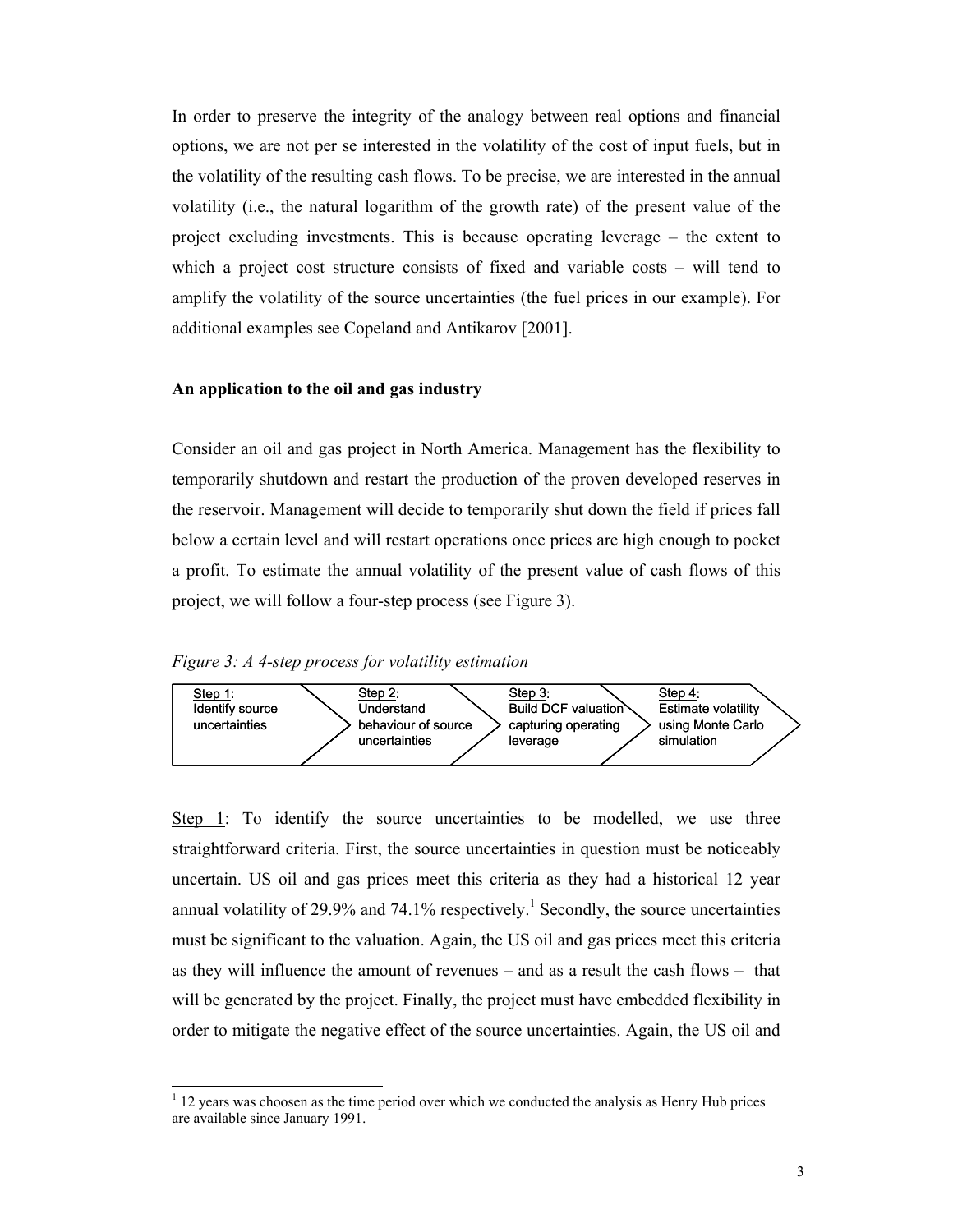gas prices meet this criteria as management can decide to temporarily shutdown and restart the project depending on the oil and gas prices.

Step 2: Now that the source uncertainties have been identified, it is imperative to understand their behaviour. In fact, we need to understand the distribution (normal, lognormal etc.) of the oil and gas price data, the mean value, the standard deviation and finally whether the data is mean reverting or not.

The US oil price has experienced very high levels over the last 2.5 years with a mean of \$27.74/bbl and an annual volatility of 64.5%. These levels are likely to return to the long-term historical levels (mean of \$21.5 and an annual volatility of 29.9%) in the medium term once political stability returns in the Gulf region and regular Iraqi oil production begins.

During the period January 1991 till December 1995, the average US gas price was \$1.8/MMBtu, while the period January 1996 till December 1998 experienced slightly higher average gas prices of \$2.3/MMBtu. In contrast, Henry Hub prices started climbing steadily from January 2000, resulting in the highest average gas prices over a 2.5 year period of \$4.2/MMBtu, with an annual volatility of over 100%. The recent steep increases in gas prices are a reflection of a supply/demand imbalance and the depletion of the cheaper US gas reserves. In addition, according to Cambridge Energy Research Associates, the US electric power sector has consumed about 40% more natural gas in absolute terms over the last decade. This is due to the fact that utilities have favoured gas-fired power plants over other generating technologies. As a result, it is expected that the mean gas price going forward will be similar to the one we have experienced since January 1999 (i.e., \$4.2/MMBtu). On the other hand, it is expected that the US gas price volatility will reflect more its long-term historical level of about 70% as opposed to the current levels exceeding 100%. Figure 4 below provides a tabular overview of historical oil and gas prices in the US.

|            |          | <b>Jan 91</b> | Dec 95 | <b>Jan 96</b> | <b>Dec 99</b> | Jan 00      | Dec 03 |
|------------|----------|---------------|--------|---------------|---------------|-------------|--------|
| <b>OIL</b> | Mean     | \$19.20/bbl   |        | \$19.08/bbl   |               | \$27.74/bbl |        |
| prices     | Std dev. | 19.7%         |        | 34.1%         |               | 64.5%       |        |
|            | Mean     | \$21.5/bbl    |        |               |               |             |        |

*Figure 4: Historical oil and gas prices in the US*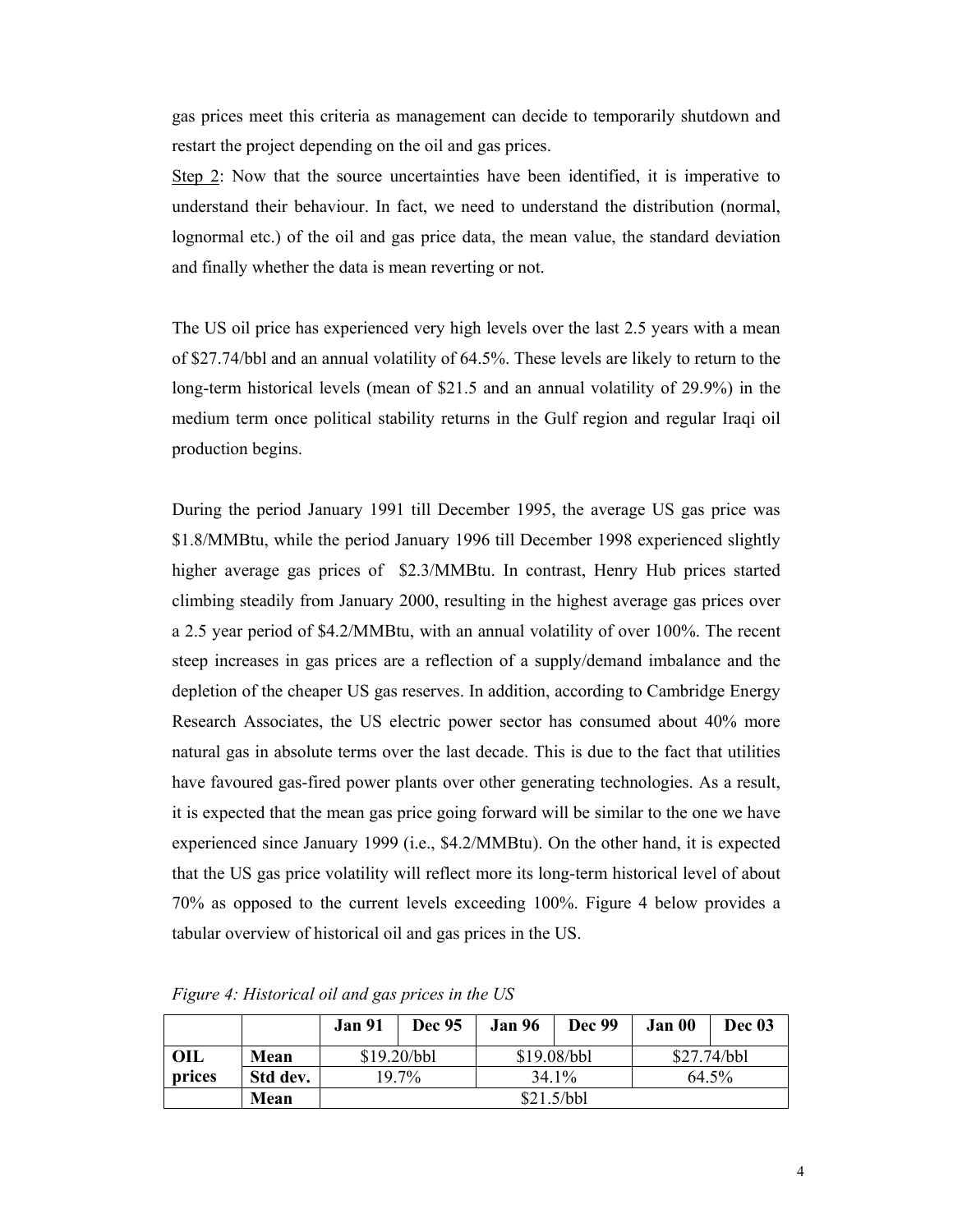|        | <b>Std dev</b> | 29.9%       |             |             |  |  |
|--------|----------------|-------------|-------------|-------------|--|--|
| Gas    | Mean           | \$1.8/MMBtu | \$2.3/MMBtu | \$4.2/MMBtu |  |  |
| prices | Std dev.       | 53.0%       | $62.4\%$    | 106.8%      |  |  |
|        | Mean           | \$2.6/MMBtu |             |             |  |  |
|        | Std dev.       | 74 1\%      |             |             |  |  |

From the historical oil and gas price plots we can already observe the mean reverting tendency of both (see figure 5 below). Visually, we can already observe that the gas price reverts much faster to its long term average than the oil price.

*Figure 5: Historical oil and gas prices (1991-2003).* 



To quantify the mean reverting tendency for simulation purposes, we de-trend the oil and gas data and run a regression analysis. For each data set two regressions were run:  $X_t$  versus  $X_{t+1}$ , and  $X_t$  versus  $X_{t+2}$ . In addition, a regression was run to understand to what extend the historical oil and gas prices are correlated. We also looked at the distribution of historical oil and gas prices and found that the prices were normally distributed. This concludes the second step of the volatility estimation process. We can summarise the results of our analysis as depicted in figure 6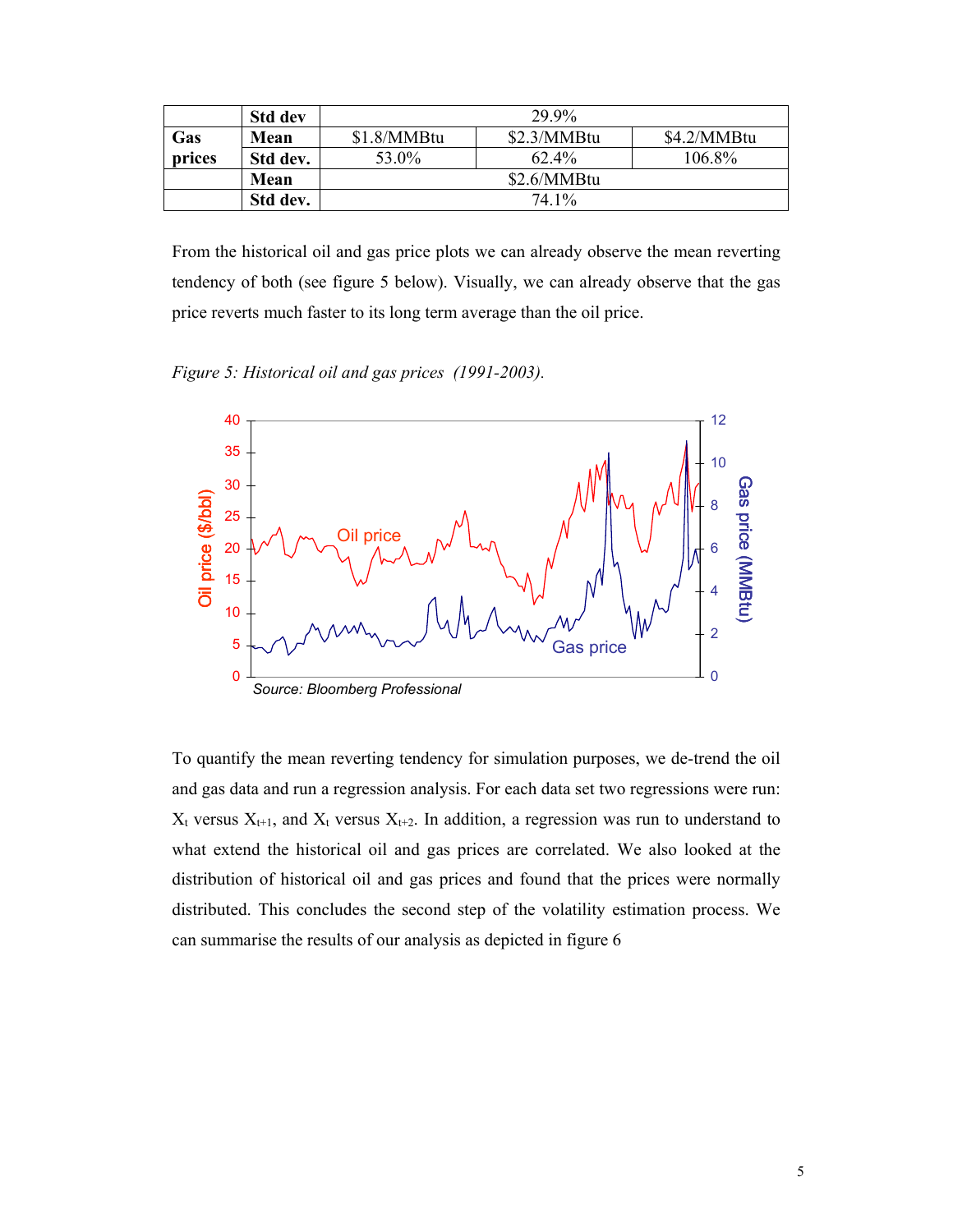*Figure 6: Behaviour of source uncertainties* 



Step 3 in our four step process to estimate volatility for use in real options is to build a DCF valuation spreadsheet. While we will not detail the mechanics of building the DCF spreadsheet, it is important to emphasise that it needs to accurately capture the operating leverage of the project. This will be crucial when executing step 4.

Step 4 is the final step in estimating volatility at the project level. As Monte Carlo simulation is used, an Excel plug-in software such as Crystal Ball from Decisioneering or @Risk from Palisade facilitates the task in transforming the behaviour of the source uncertainties into an estimate of volatility for use in real options. Using Monte Carlo simulation, we take into account the mean prices and annual volatility of both the oil and gas prices, their mean reverting tendency, the oil/gas correlation and the operating leverage of the project. It is our experience that few people have developed an intuitive feel of the volatility at the project level without having gone through this four step systematic process. Having completed step 4, we obtain an estimate of volatility at the project level of 62.9%. This estimate can now be used in the real options model to complete the real options valuation. Figure 7 below shows the output as obtained when using Crystal Ball.